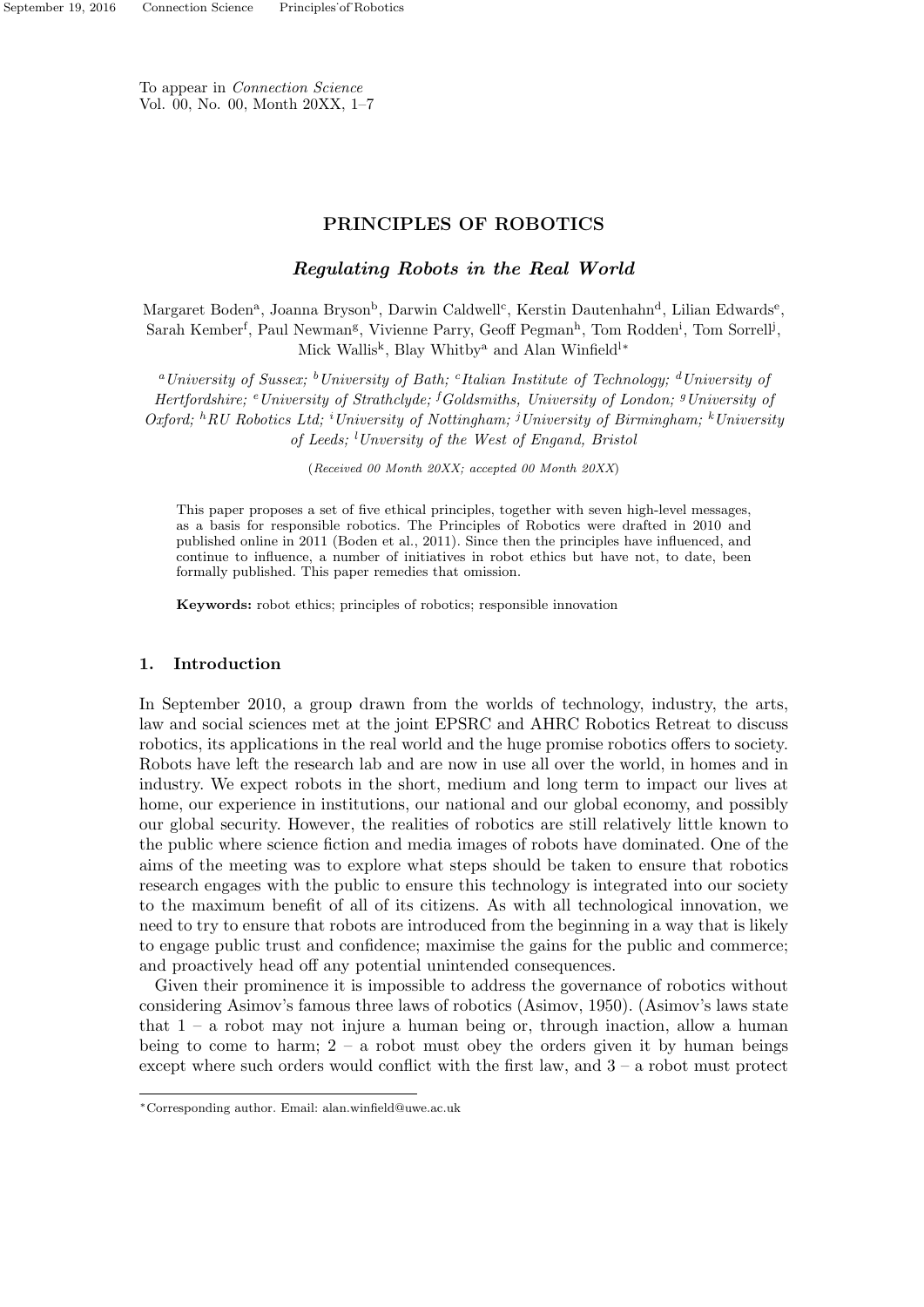its own existence as long as such protection does not conflict with the first or second laws.)

Although they provide a useful departure point for discussion Asimov's rules are fictional devices. They were not written to be used in real life and it would not be practical to do so, not least because they simply don't work in practice. (For example, how can a robot know all the possible ways a human might come to harm? How can a robot understand and obey all human orders, when even people get confused about what instructions mean?) Asimov's stories also showed that even in a world of intelligent robots, his laws could always be evaded and loopholes found. But finally, and most importantly, Asimov's laws are inappropriate because they try to insist that robots behave in certain ways, as if they were people, when in real life it is the humans who design and use robots who must be the actual subjects of any law.

As we consider the ethical implications of having robots in our society, it becomes obvious that robots themselves are not where responsibility lies. Robots are simply tools of various kinds, albeit very special tools, and the responsibility of making sure they behave well must always lie with human beings. Accordingly, rules for real robots in real life, must be transformed into rules advising those who design, sell and use robots about how they should act. The meeting delegates devised such a set of "rules" with the aim of provoking a wider, more open discussion of the issues. They highlight the general principles of concern expressed by the group with the intent that they could inform designers and users of robots in specific situations. These new rules for robotics (not robots) are outlined below. The five ethical rules for robotics are intended as a living document. They are not intended as hard-and-fast laws, but rather to inform debate and for future reference. Obviously a great deal of thinking has been done around these issues and this document does not seek to undermine any of that work but to serve as a focal point for useful discussion.

#### 2. Principles for Designers, Builders and Users of Robots

The five rules are presented in a semi-legal version together with a looser, but easier to express, version that captures the sense for a non-specialist audience. Each rule is followed by a commentary of the issues being addressed and why the rule is important.

| Rule | Semi-legal                                                                  | General Audience                   |
|------|-----------------------------------------------------------------------------|------------------------------------|
|      | Robots are multi-use tools. Robots $\vert$ Robots should not be designed as |                                    |
|      | should not be designed solely or pri-                                       | weapons, except for national secu- |
|      | marily to kill or harm humans, ex- rity reasons.                            |                                    |
|      | cept in the interests of national se-                                       |                                    |
|      | curity                                                                      |                                    |

Commentary. Tools have more than one use. We allow guns to be designed which farmers use to kill pests and vermin, but killing human beings with them (outside warfare) is clearly wrong. Knives can be used to spread butter or to stab people. In most societies, neither guns nor knives are banned but controls may be imposed if necessary (e.g. gun laws) to secure public safety. Robots also have multiple uses. Although a creative enduser could probably use any robot for violent ends, just as with a blunt instrument, we are saying that robots should never be designed solely or even principally, to be used as weapons with deadly or other offensive capability. This rule, if adopted, limits the commercial capacities of robots, but we view it as an essential principle for their acceptance as safe in civil society.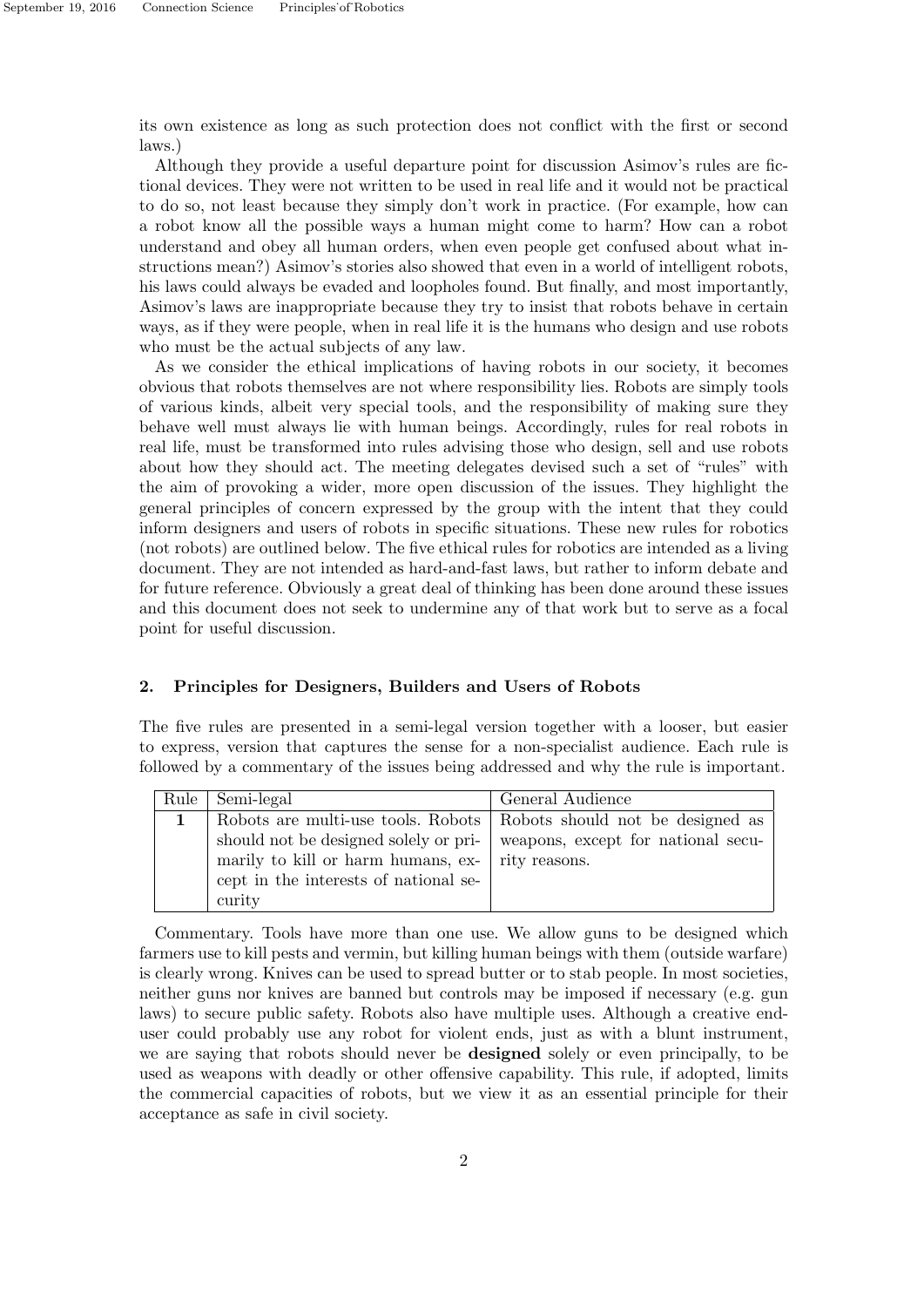| Rule     | Semi-legal                           | General Audience                    |
|----------|--------------------------------------|-------------------------------------|
| $\bf{2}$ | Humans, not robots, are responsible  | Robots should be designed and op-   |
|          | agents. Robots should be designed;   | erated to comply with existing law, |
|          | operated as far as is practicable to | including privacy                   |
|          | comply with existing laws, funda-    |                                     |
|          | mental rights & freedoms, including  |                                     |
|          | privacy                              |                                     |

Commentary. We can make sure that robot actions are designed to obey the laws humans have made.

There are two important points here. First, of course no one is likely to deliberately set out to build a robot which breaks the law. But designers are not lawyers and need to be reminded that building robots which do their tasks as well as possible will sometimes need to be balanced against protective laws and accepted human rights standards. Privacy is a particularly difficult issue, which is why it is mentioned. For example, a robot used in the care of a vulnerable individual may well be usefully designed to collect information about that person 24/7 and transmit it to hospitals for medical purposes. But the benefit of this must be balanced against that person's right to privacy and to control their own life e.g. refusing treatment. Data collected should only be kept for a limited time; again the rule puts certain safeguards in place. Robot designers have to think about how rules like these can be respected during the design process (e.g. by providing off-switches).

Secondly, this rule is designed to make it clear that robots are just tools, designed to achieve goals and desires that humans specify. Users and owners have responsibilities as well as designers and manufacturers. Sometimes it is up to designers to think ahead because robots may have the ability to learn and adapt their behaviour. But users may also make robots do things their designers did not foresee. Sometimes it is the owner's job to supervise the user (e.g. if a parent bought a robot to play with a child). But if a robot's actions do turn out to break the law, it will always be the responsibility, legal and moral, of one or more human beings, not of the robot (we consider how to find out who is responsible in rule 5, below).

|              | Rule Semi-legal                                                     | General Audience                                                    |
|--------------|---------------------------------------------------------------------|---------------------------------------------------------------------|
| $\mathbf{3}$ | Robots are products. They should Robots are products: as with other |                                                                     |
|              |                                                                     | be designed using processes which products, they should be designed |
|              | assure their safety and security                                    | to be safe and secure                                               |

Commentary. Robots are simply not people. They are pieces of technology their owners may certainly want to protect (just as we have alarms for our houses and cars, and security guards for our factories), but we will always value human safety over that of machines. Our principal aim here was to make sure that the safety and security of robots in society would be assured so that people can trust and have confidence in them.

This is not a new problem in technology. We already have rules and processes that guarantee that, e.g. household appliances and children's toys are safe to buy and use. There are well worked out existing consumer safety regimes to assure this: e.g. industry kite-marks, British and international standards, testing methodologies for software to make sure the bugs are out, etc. We are also aware that the public knows that software and computers can be "hacked" by outsiders, and processes also need to be developed to show that robots are secure as far as possible from such attacks. We think that such rules, standards and tests should be publicly adopted or developed for the robotics industry as soon as possible to assure the public that every safeguard has been taken before a robot is ever released to market. Such a process will also clarify for industry exactly what they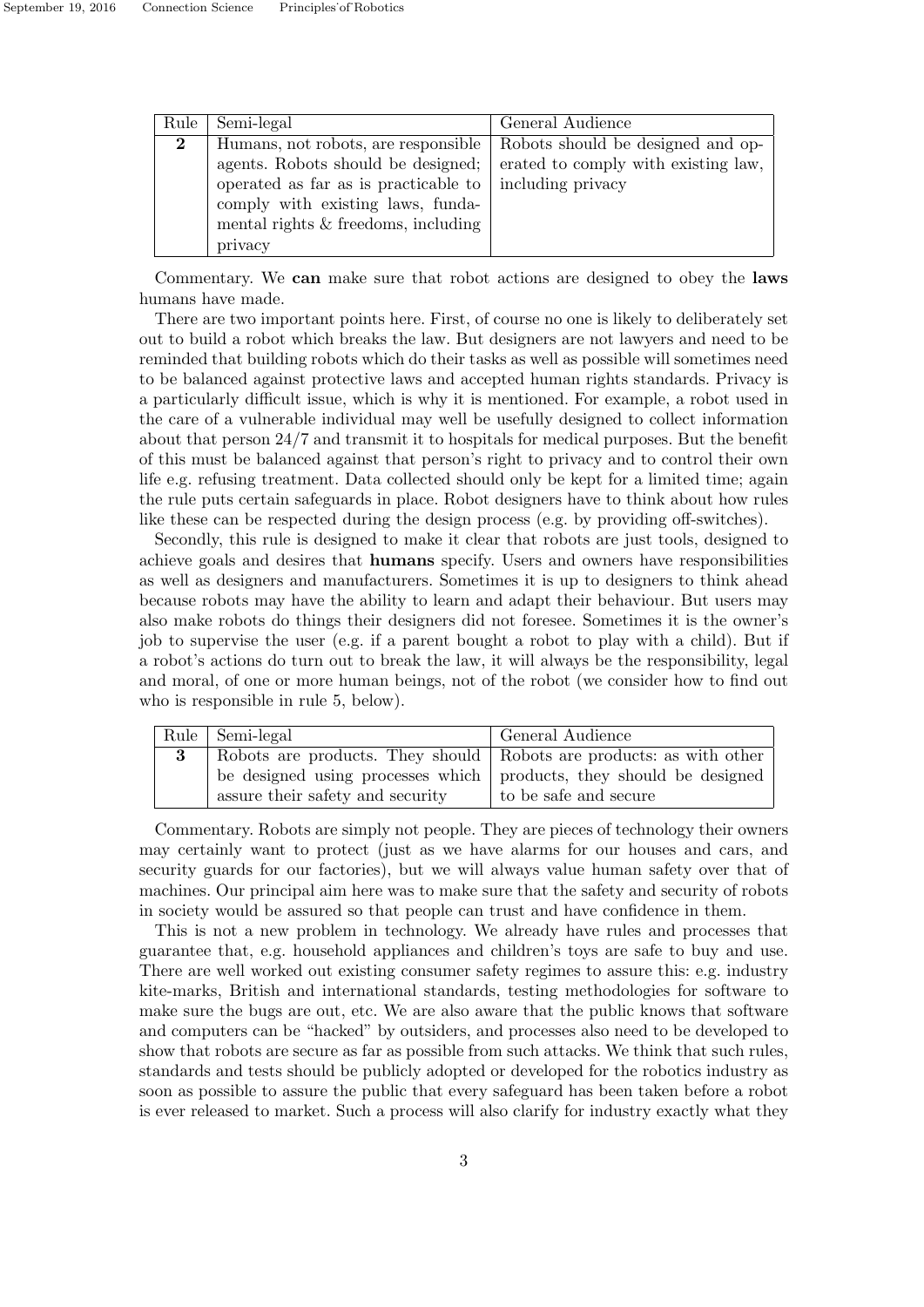have to do. This still leaves a debate open about how far those who own or operate robots should be allowed to protect them from e.g. theft or vandalism, say by built-in taser shocks. The group chose to delete a phrase that had ensured the right of manufacturers or owners to build "self defence" capabilities into a robot. In other words we do not think a robot should ever be "armed" to protect itself. This actually goes further than existing law, where the general question would be whether the owner of the appliance had committed a criminal act like assault without reasonable excuse.

|                | Rule   Semi-legal                                    | General Audience                                                                     |
|----------------|------------------------------------------------------|--------------------------------------------------------------------------------------|
| $\overline{4}$ |                                                      | Robots are manufactured artefacts.   Robots are manufactured artefacts:              |
|                |                                                      | They should not be designed in a $\vert$ the illusion of emotions and intent $\vert$ |
|                |                                                      | deceptive way to exploit vulnerable $\vert$ should not be used to exploit vul-       |
|                | users; instead their machine nature   nerable users. |                                                                                      |
|                | should be transparent                                |                                                                                      |

Commentary. One of the great promises of robotics is that robot toys may give pleasure, comfort and even a form of companionship to people who are not able to care for pets, whether due to restrictions in their homes, physical capacity, time or money. However, once a user becomes attached to such a toy, it would be possible for manufacturers to claim the robot has needs or desires that could unfairly cost the owners or their families more money. The legal version of this rule was designed to say that although it is permissible and even sometimes desirable for a robot to sometimes give the impression of real intelligence, anyone who owns or interacts with a robot should be able to find out what it really is and perhaps what it was really manufactured to do. Robot intelligence is artificial, and we thought that the best way to protect consumers was to remind them of that by guaranteeing a way for them to "lift the curtain" (to use the metaphor from The Wizard of Oz).

This was the most difficult rule to express clearly and we spent a great deal of time debating the phrasing used. Achieving it in practice will need still more thought. Should all robots have visible bar-codes or similar? Should the user or owner (e.g. a parent who buys a robot for a child) always be able to look up a database or register where the robot's functionality is specified? See also rule 5 below.

| Rule Semi-legal                                                                    | General Audience             |
|------------------------------------------------------------------------------------|------------------------------|
| The person with legal responsibility $\vert$ It should be possible to find out who |                              |
| for a robot should be attributed                                                   | is responsible for any robot |

Commentary. In this rule we try to provide a practical framework for what all the rules above already implicitly depend on: a robot is never legally responsible for anything. It is a tool. If it malfunctions and causes damage, a human will be to blame. Finding out who the responsible person is may not however be easy. In the UK, a register of who is responsible for a car (the registered keeper) is held by DVLA; by contrast no one needs to register as the official owner of a dog or cat. We felt the first model was more appropriate for robots, as there will be an interest not just to stop a robot whose actions are causing harm, but people affected may also wish to seek financial compensation from the person responsible.

Responsibility might be practically addressed in a number of ways. For example, one way forward would be a licence and register (just as there is for cars) that records who is responsible for any robot. This might apply to all or only operate where that ownership is not obvious (e.g. for a robot that might roam outside a house or operate in a public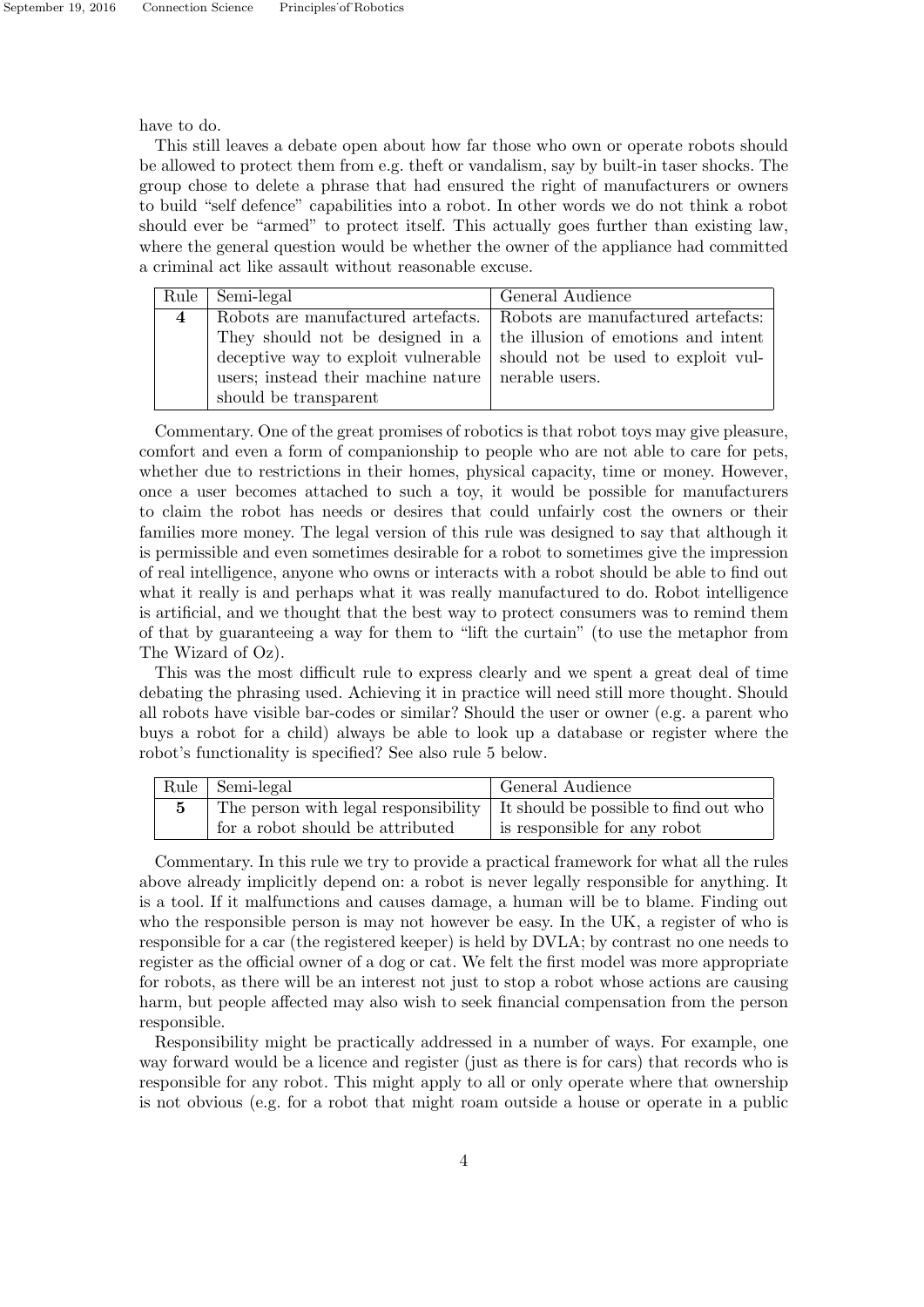institution such as a school or hospital). Alternately, every robot could be released with a searchable on-line licence which records the name of the designer/manufacturer and the responsible human who acquired it (such a licence could also specify the details we talked about in rule 4 above). There is clearly more debate and consultation required.

Importantly, it should still remain possible for legal liability to be shared or transferred e.g. both designer and user might share fault where a robot malfunctions during use due to a mixture of design problems and user modifications. In such circumstances, legal rules already exist to allocate liability (although we might wish to clarify these, or require insurance). But a register would always allow an aggrieved person a place to start, by finding out who was, on first principles, responsible for the robot in question.

# 3. Seven High-level Messages

In addition to the above principles the group also developed an overarching set of messages designed to encourage responsibility within the robotics research and industrial community, and thereby gain trust in the work it does. The spirit of responsible innovation is, for the most part, already out there but we felt it worthwhile to make this explicit. The following table sets out the messages alongside explanatory commentaries.

|                | Message                              | Commentary                             |
|----------------|--------------------------------------|----------------------------------------|
| 1              | We believe robots have the potential | This was originally the "0th" rule,    |
|                | to provide immense positive impact   | which we came up with midway           |
|                | to society. We want to encourage re- | through. But we want to emphasize      |
|                | sponsible robot research             | that the entire point of this exer-    |
|                |                                      | cise is positive, though some of the   |
|                |                                      | rules above can be seen as negative,   |
|                |                                      | restricting or even fear-mongering.    |
|                |                                      | We think fear-mongering has al-        |
|                |                                      | ready happened, and further that       |
|                |                                      | there are legitimate concerns about    |
|                |                                      | the use of robots. We think the work   |
|                |                                      | here is the best way to ensure the     |
|                |                                      | potential of robotics for all is re-   |
|                |                                      | alised while avoiding the pitfalls.    |
| $\overline{2}$ | Bad practice hurts us all.           | It's easy to overlook the work of peo- |
|                |                                      | ple who seem determined to be ex-      |
|                |                                      | tremist or irresponsible, but doing    |
|                |                                      | this could easily put us in the posi-  |
|                |                                      | tion that GM scientists are in now,    |
|                |                                      | where nothing they say in the press    |
|                |                                      | has any consequence. We need to en-    |
|                |                                      | gage with the public and take re-      |
|                |                                      | sponsibility for our public image.     |
| 3              | Addressing obvious public concerns   | The previous note applies also to      |
|                | will help us all make progress.      | concerns raised by the general pub-    |
|                |                                      | lic and science fiction writers, not   |
|                |                                      | only our colleagues.                   |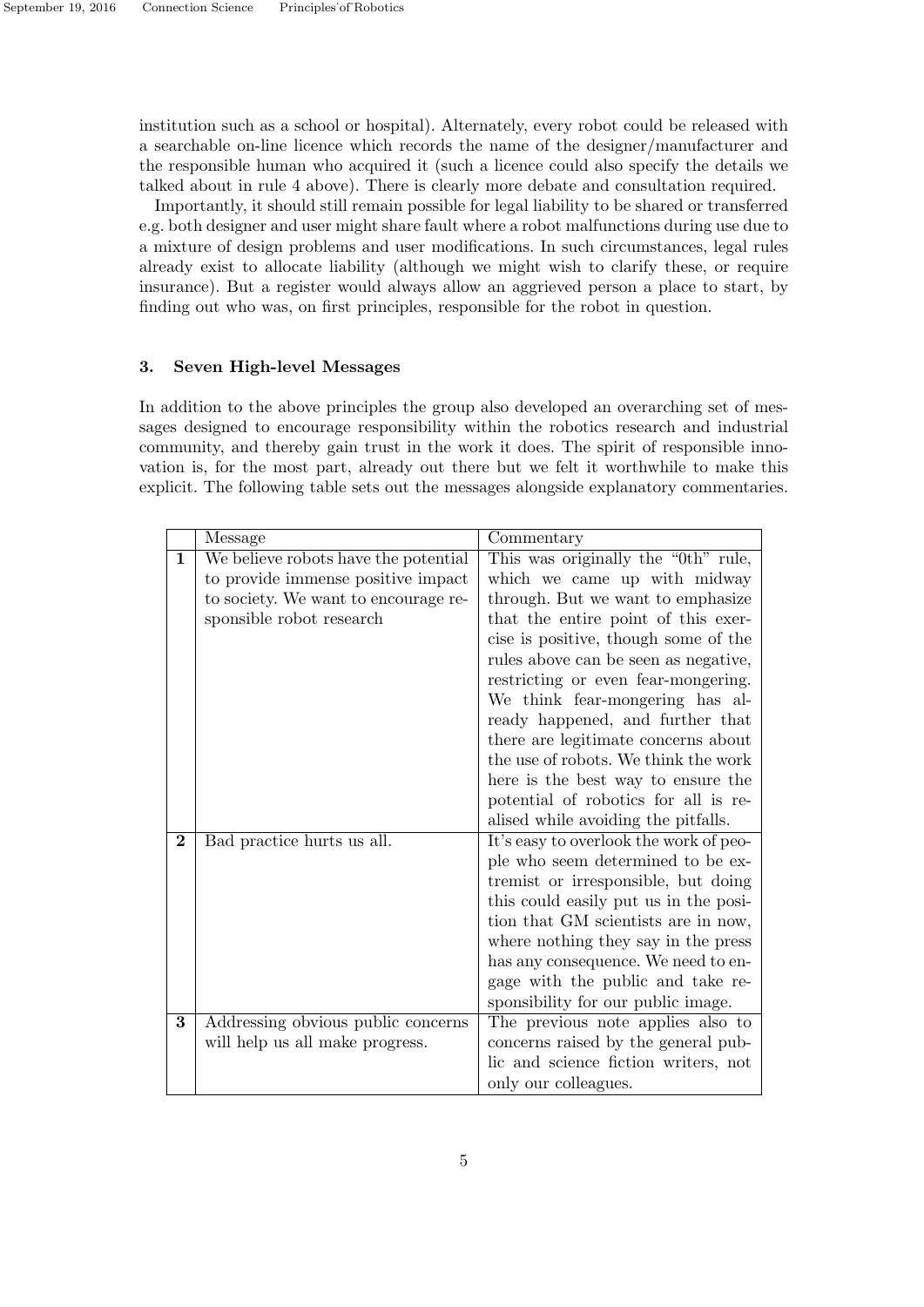| $\bf{4}$       | It is important to demonstrate that     | As above.                                                               |
|----------------|-----------------------------------------|-------------------------------------------------------------------------|
|                | we, as roboticists, are committed to    |                                                                         |
|                | the best possible standards of prac-    |                                                                         |
|                | tice.                                   |                                                                         |
| $\bf{5}$       | To understand the context and con-      | We should understand how others                                         |
|                | sequences of our research we should     | perceive our work, and what the le-                                     |
|                | work with experts from other disci-     | gal and social consequences of our                                      |
|                | plines including: social sciences, law, | work may be. We must figure out                                         |
|                | philosophy and the arts.                | how to best integrate our robots                                        |
|                |                                         | into the social, legal and cultural                                     |
|                |                                         | framework of our society. We need                                       |
|                |                                         | to figure out how to engage in con-                                     |
|                |                                         | versation about the real abilities of                                   |
|                |                                         | our research with people from a va-                                     |
|                |                                         | riety of cultural backgrounds who                                       |
|                |                                         | will be looking at our work with a                                      |
|                |                                         | wide range of assumptions, myths                                        |
|                |                                         | and narratives behind them.                                             |
| 6              | We should consider the ethics of        | This point was illustrated by an                                        |
|                | transparency: are there limits to       | interesting discussion about open-                                      |
|                | what should be openly available.        | source software and operating sys-                                      |
|                |                                         | tems in the context where the sys-                                      |
|                |                                         | tems that can exploit this software                                     |
|                |                                         | have the additional capacities that                                     |
|                |                                         | robots have. What do you get when                                       |
|                |                                         | you give "script kiddies" robots?<br>We were all very much in favour of |
|                |                                         | the open source movement, but we                                        |
|                |                                         | think we should get help thinking                                       |
|                |                                         | about this particular issue and the                                     |
|                |                                         | broader issues around open science                                      |
|                |                                         | generally.                                                              |
| $\overline{7}$ | When we see erroneous accounts in       | Many people are frustrated when                                         |
|                | the press, we commit to take the        | they see outrageous claims in the                                       |
|                | time to contact the reporting jour-     | press. But in fact science reporters                                    |
|                | nalists.                                | do not really want to be made fools                                     |
|                |                                         | of, and in general such claims can be                                   |
|                |                                         | corrected and sources discredited by                                    |
|                |                                         | a quiet and simple word to the re-                                      |
|                |                                         | porters on the byline. A campaign                                       |
|                |                                         | like this was already run successfully                                  |
|                |                                         | once in the late 1990s.                                                 |